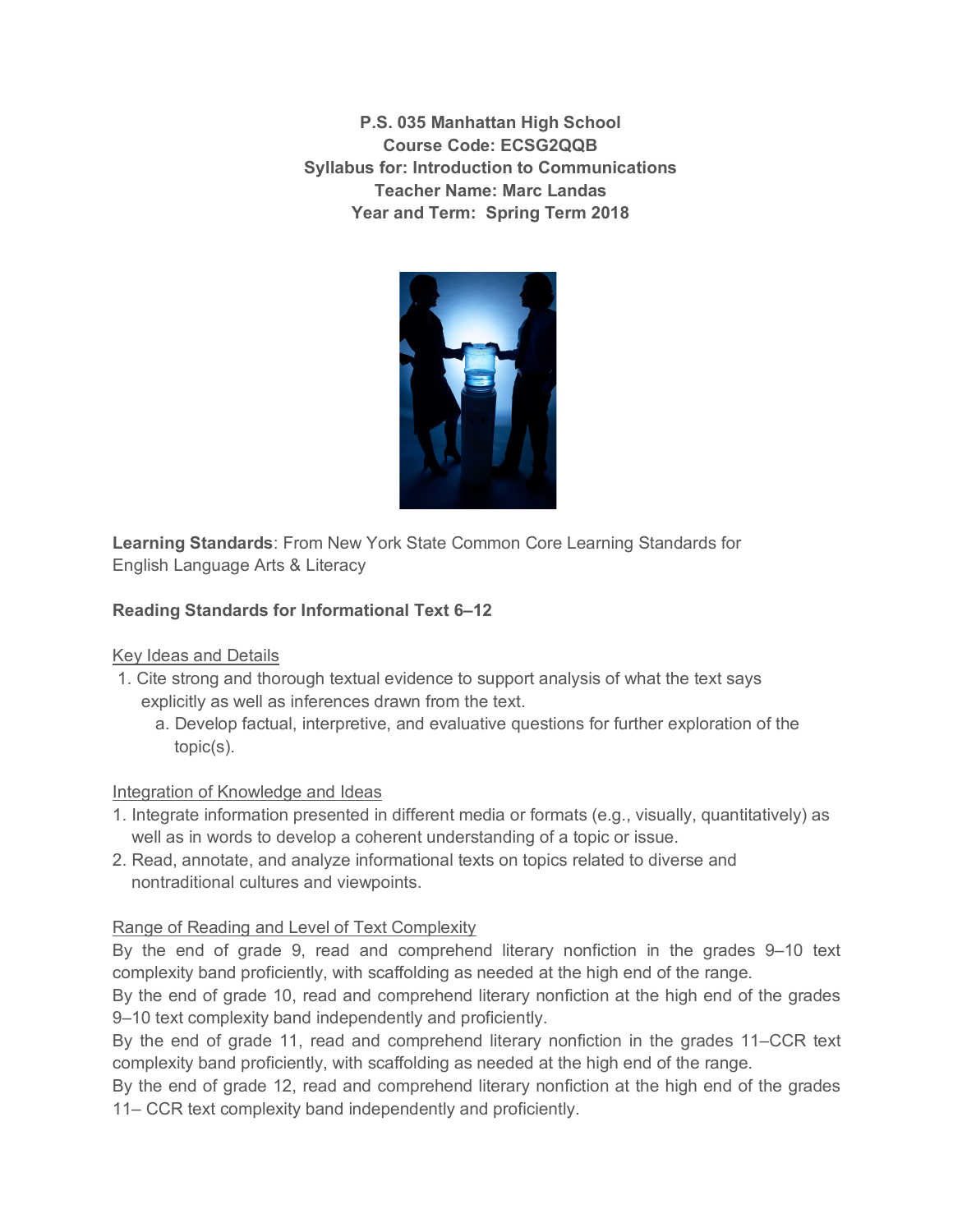**Writing Standards 6–12**

### Production and Distribution of Writing

1. Produce clear and coherent writing in which the development, organization, and style are appropriate to task, purpose, and audience.

2. Develop and strengthen writing as needed by planning, revising, editing, rewriting, or trying a new approach, focusing on addressing what is most significant for a specific purpose and audience.

3. Use technology, including the Internet, to produce, publish, and update individual or shared writing products, taking advantage of technology's capacity to link to other information and to display information flexibly and dynamically.

### **Speaking and Listening Standards 6-12**

### Comprehension and Collaboration

1. Initiate and participate effectively in a range of collaborative discussions (one-on-one, in groups, and teacher-led) with diverse partners.

a. Seek to understand other perspectives and cultures and communicate effectively with audiences or individuals from varied backgrounds.

### **College and Career Readiness Anchor Standards for Language**

#### Vocabulary Acquisition and Use

1. Acquire and use accurately general academic and domain-specific words and phrases, sufficient for reading, writing, speaking, and listening at the college and career readiness level; demonstrate independence in gathering vocabulary knowledge when considering a word or phrase important to comprehension or expression.

#### **Course Description**:

This course will be an Introduction to Communication. We will explore general concepts of communication and how we use different forms of communication in specific situations and with specific people. We will practice situations that require us to use effective people skills, empathy, persuasion, and small-talk. Students will read and write both analytic and creative pieces, have opportunities to do group work, and prepare projects and presentations.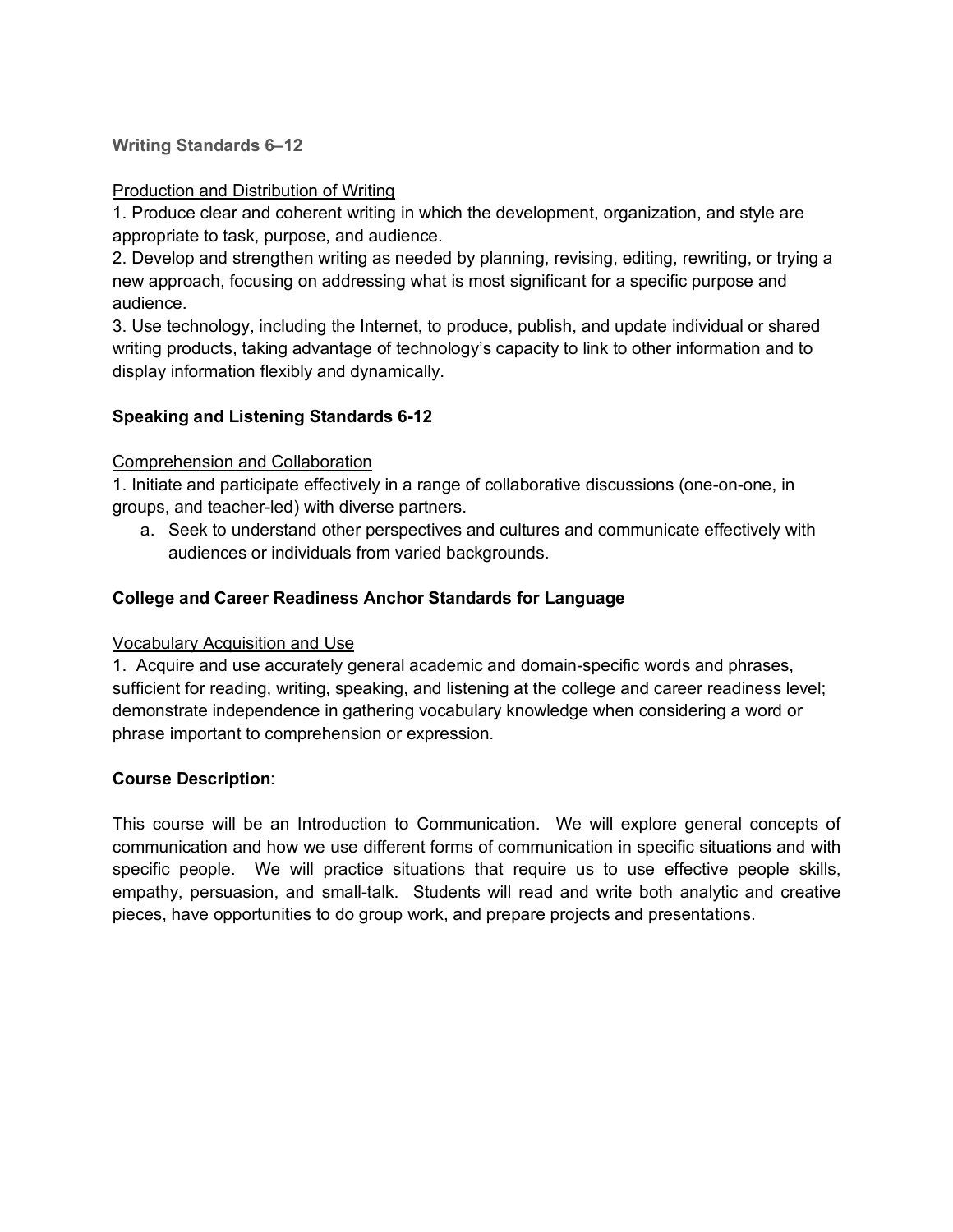## **Calendar or Unit Map**:

Unit One: Personal Communication

- Definition of communication; how it happens
- Elements of effective communication; what can make it ineffective
- What distinguishes humans from other life forms is language, most commonly reading, writing, listening, and speaking.
- Compare and contrast with communication among other life forms.
- Personal communication goes far beyond language.
- Only 10 % of what we communicate comes from verbal communication (language).
- 90% of what we communicate comes from non-verbal communication.
	- Eye contact
	- Active Listening Skills
	- Facial expressions and Gestures
	- Body language
- We also communicate with others through our use of personal space. This is determined by cultures.

Learning Styles will be integrated within this unit

- The ways we prefer to learn impacts how we communicate and our understanding of how others communicate with us.
- One way of dividing our learning styles is according to our preferences as KTAV learners.
	- K stands for kinesthetic: this means movement (people who like to dance, play sports, or are always tapping their pencils and pens).
	- T stands for tactile: this means touching (people who like to build things, do, laboratory experiments, and projects).
	- A stands for auditory: this means hearing (people who like verbal communication - listening, speaking, and music).
	- V stands for visual: this means seeing (people who like reading, watching movies, looking at things).

Unit Two: Applying Communications in Real Life

- Career Interest
- Assessing my skill sets
- Completing a job application
- Interview Skills
- Mock Interviews (interviewer/interviewee)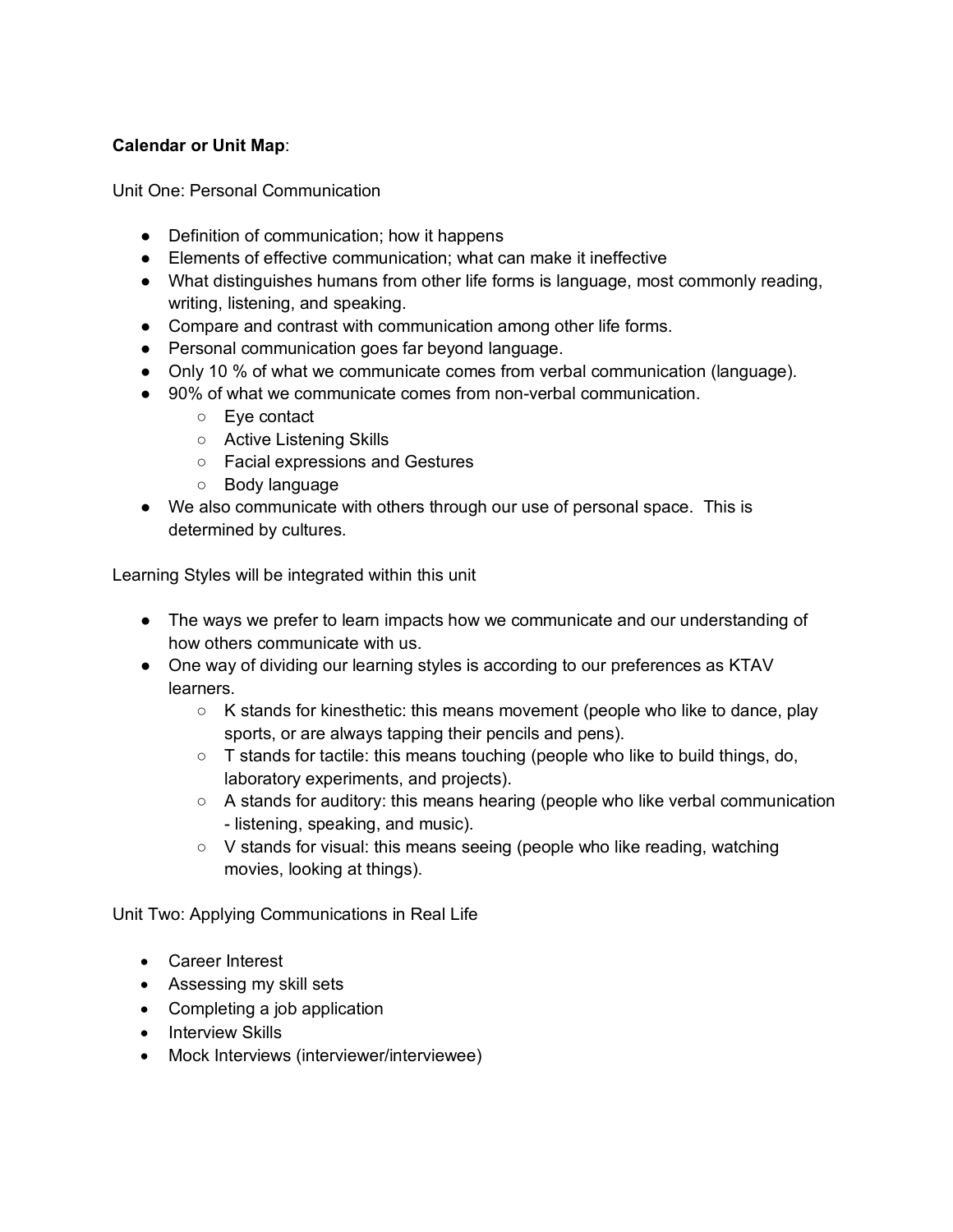### **Course Materials**:

- pens (blue or black ink)
- sharpened pencils with good erasers
- a loose leaf binder with loose leaf paper
- a folder with two pockets for your work
- a flash drive for a computer
- a G-mail account
- Other suggestions include: colored pencils and pens; highlighters; Post-it notes; index cards; a dictionary to use at home; a public library card

#### **Grading policy**:

- 1 Attendance (10%)
	- You must sign in using the class attendance book as soon as you enter the class each day. Miss Owen is in charge of the attendance book.
	- You are late if you are here after the scheduled time. I will mark you tardy in Skedula.
	- If you are late, but you have a pass, please leave it with Miss Owen. I will keep them.
	- *If you are late, please enter the room quietly and respectfully.*
	- If you are absent, you must have an excuse note to prove it.
	- Excessive absences and/or latenesses will affect your grade.
- 2 Participation (15%)
	- Be a courteous listener. You are to listen to me, to other adults in the room, and your peers. Please do not interrupt someone else who is speaking.
	- To be recognized in a class discussion, please RAISE YOUR HAND. Talking out of turn is rude and disruptive to everyone. Speak in a clear voice with a tone that is loud enough for everyone to hear but without shouting.
	- Even if you do not agree with someone's point of view, make sure you respond to the issue being discussed; it is inappropriate to insult or verbally attack the person.
	- If you are asked to work in groups, please be sure that you participate in the group activity, either by sharing ideas or according to the group role you have been assigned such as reader, note taker, checker, or presenter.
	- Be prepared for class with notebooks, books (if they are given), handouts, supplies, and assignments.
	- Focus on the lesson and work on the assigned tasks (listening, taking notes, reading, writing, and other tasks). The more you concentrate the better it will be for everyone in the room.
	- I reserve the right to change your seat at any time.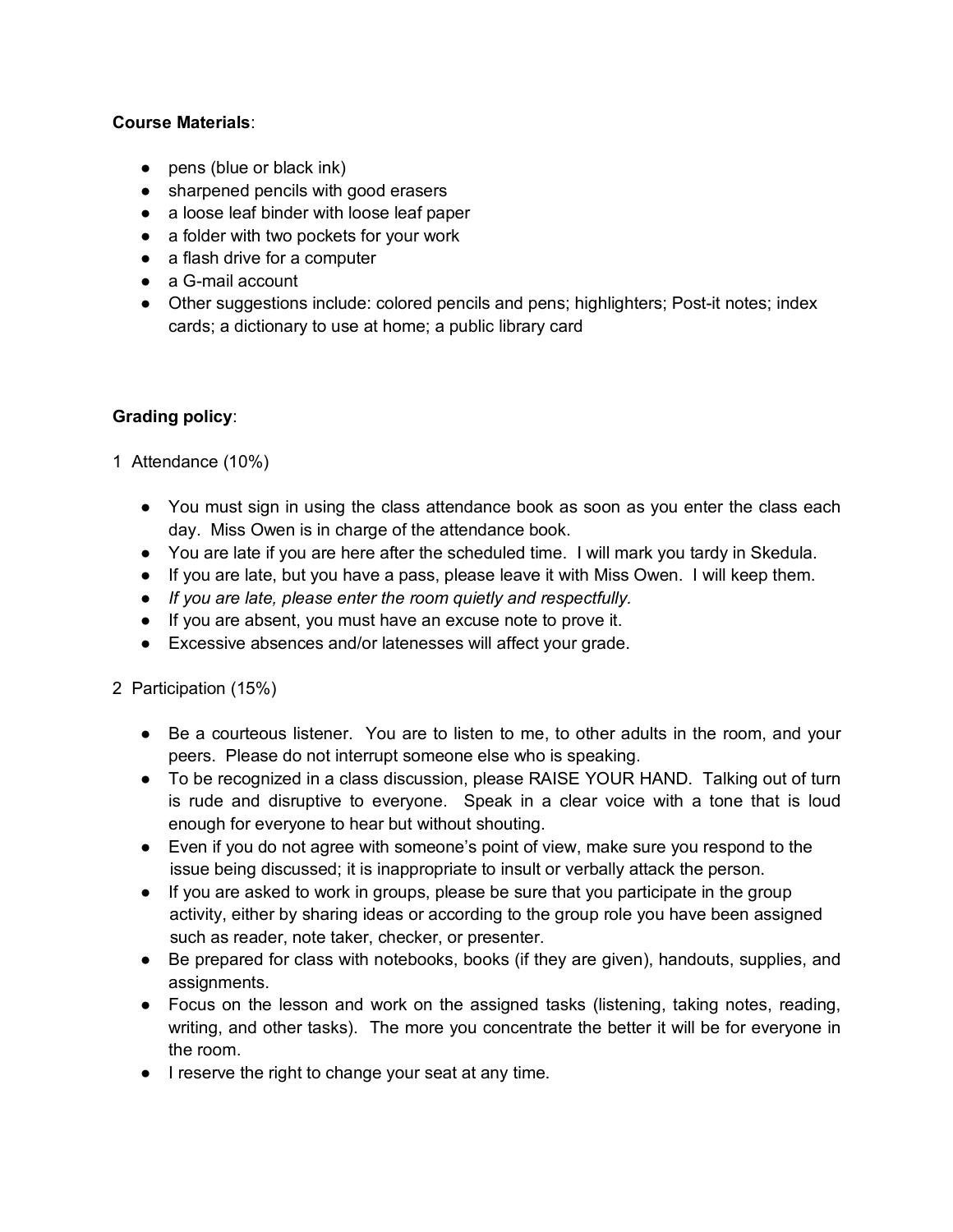3. Assignments (75%)

- 20% of your grade is Homework (whether it is checked, collected, or graded).
- 15% of your grade is Do Nows and Quizzes.
- 20% of your grade is Essays and Exams.
- 20% of your grade is Presentations and Projects.

*All work will be assigned a due date. An assignment is late if you do not have it when it is collected or checked. It is better to submit some work, even if it is incomplete than not submitting anything at all. If you do something, you may receive partial credit. If you submit nothing, you will receive a zero and you may not make up the work. The only exceptions are when you have written documentation for absence. Then It is your responsibility to see Miss Owen for any work you have missed.* 

#### **Other expectations**:

- 1. Books
	- You are required to bring any books (if they are used) and handouts that have been distributed, so that we may use them in class. These should be in your folder or looseleaf.
	- Each time a textbook is assigned, you will sign out the book with your name and the book number. The book must be returned at the time it is collected. If you lose the book you will be required pay a fee for a lost book. You may also bring a free reading book to class, so that even when you finish another task early, you always have something to read.
- 2. Common courtesy
	- If something is not yours, DON'T touch it.
	- Respect people's privacy and space. Keep your space tidy and organized.
- 3. Your personal best and future success
	- High school is a great place to prepare for situations where you may be interviewed for a job, or a college or university. High school is a great place to prepare for situations where you may be interviewed for a job, or a college or university. You wouldn't wear a hat, a bandana, or baggy pants hanging down below your waist, on these occasions. You also wouldn't fix your hair or make-up, use your cell phone, chew gum, eat, or drink at those times. Practice now to succeed in the future.
	- Think before you speak. Use appropriate language; avoid cursing or using language that may be offensive. This shows maturity and respect for yourself and others.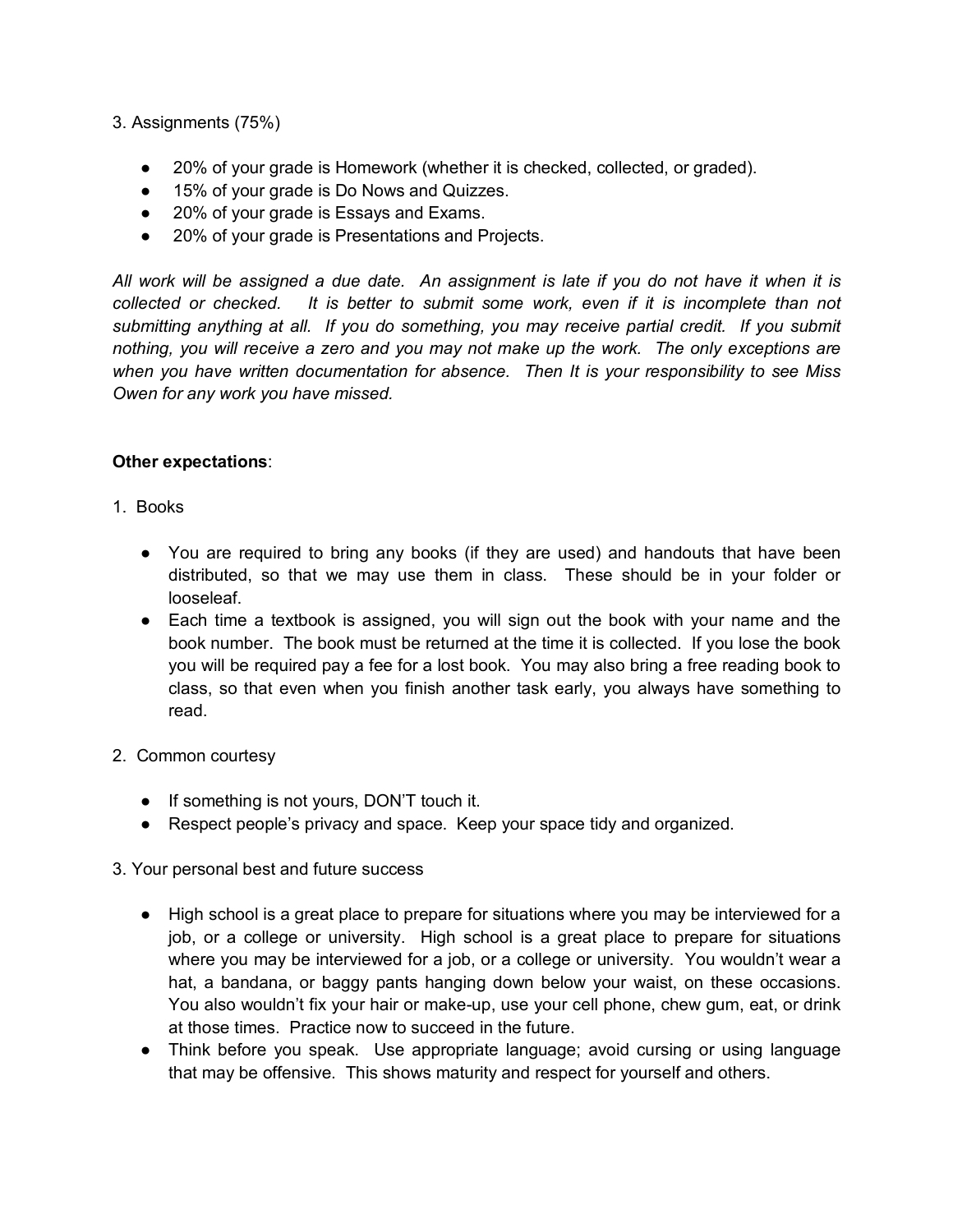- Ask good questions and ask for help when necessary. Miss Owen and I are happy to help you in class. An excellent time to see me for extra help is during my office hour: Friday 8:00-8:55 during SGI. If that does not work, please see me so we can schedule another time that is mutually convenient.
- You can always e-mail me: mlandas@manhattanhs.org or mlandas@schools.nyc.gov
- 8. Academic Integrity
	- All work that you submit must be your own work. It is dishonest to do any of the following:
		- Copy and/or submit anyone else's assignment, even if you have changed it
		- Copy from a source without giving proper credit and in the proper format. That is called plagiarism. (You will learn about citations and bibliographies throughout high school and college. These are the proper ways to give credit for sources).
		- Cheating on any type of assignment (see #3 above) whether you cheated or helped someone else to cheat.

If you do any of these things, you will receive a zero and be referred for discipline.

Please see the contract on the next page.